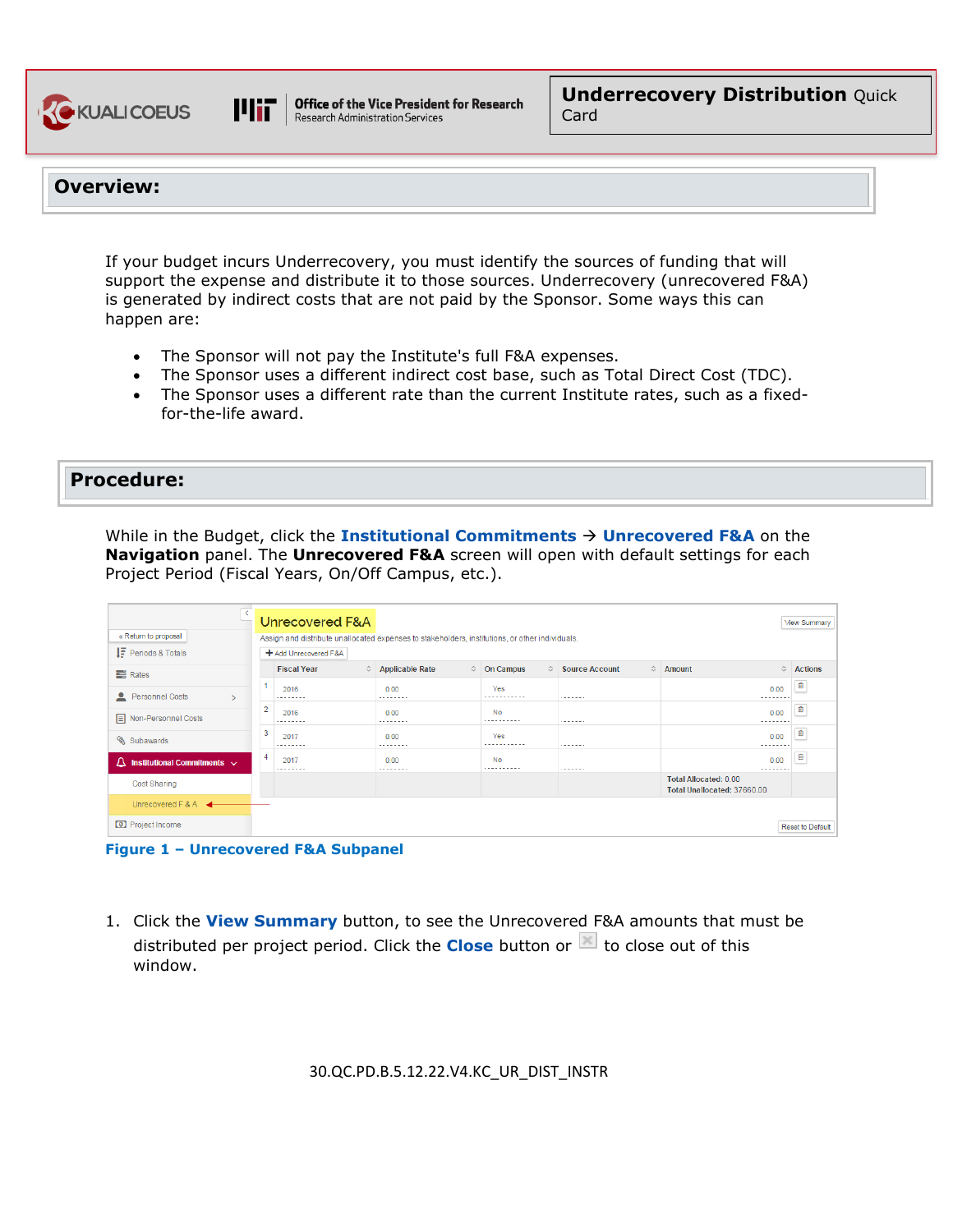| Amount   |
|----------|
| 19040.00 |
| 18620.00 |
|          |

 **Figure 22 – Unrecovered F&A By Period Window**

- 2. In the **Unrecovered F&A** screen, for each Fiscal Year/Project Period:
	- a. Click on the rate in the **Applicable Rate** column to enter the applicable F&A rate. The field will become editable upon clicking on it. (This rate will default from the rates entered in the **Rates** panel. Skip this step if the correct rate appears in the field.)

| Unrecovered F&A<br>View Summary<br>Assign and distribute unallocated expenses to stakeholders, institutions, or other individuals. |                         |                             |                       |                                    |                  |                |  |  |  |  |
|------------------------------------------------------------------------------------------------------------------------------------|-------------------------|-----------------------------|-----------------------|------------------------------------|------------------|----------------|--|--|--|--|
|                                                                                                                                    | + Add Unrecovered F&A   |                             |                       |                                    |                  |                |  |  |  |  |
|                                                                                                                                    | <b>Fiscal Year</b><br>≎ | <b>Applicable Rate</b><br>≎ | <b>On Campus</b><br>≎ | <b>Source Account</b><br>$\hat{v}$ | ≎<br>Amount      | <b>Actions</b> |  |  |  |  |
|                                                                                                                                    | 2016                    | 0.00                        | Yes                   | .                                  | 0.00<br>-------- | 宜              |  |  |  |  |
| o                                                                                                                                  | 2016<br>--------        | 0.00<br>--------            | No                    | .                                  | 0.00<br>-------- | 宜              |  |  |  |  |

**Figure 3 – Editing Applicable Rate**

b. Click in the field in the **Source Account** column to enter the Account Number for Underrecovery. The field will become editable upon clicking on it.

**Note:** If the Account is yet to be determined, enter one of the applicable placeholder source accounts:

- 0000001 Institute
- 0000002 Provost
- 0000003 School
- 0000004 DLC
- 0000005 Tuition Subsidy
- 0000006 UROP
- 0000007 Unknown

30.QC.PD.B.5.12.22.V4.KC\_UR\_DIST\_INSTR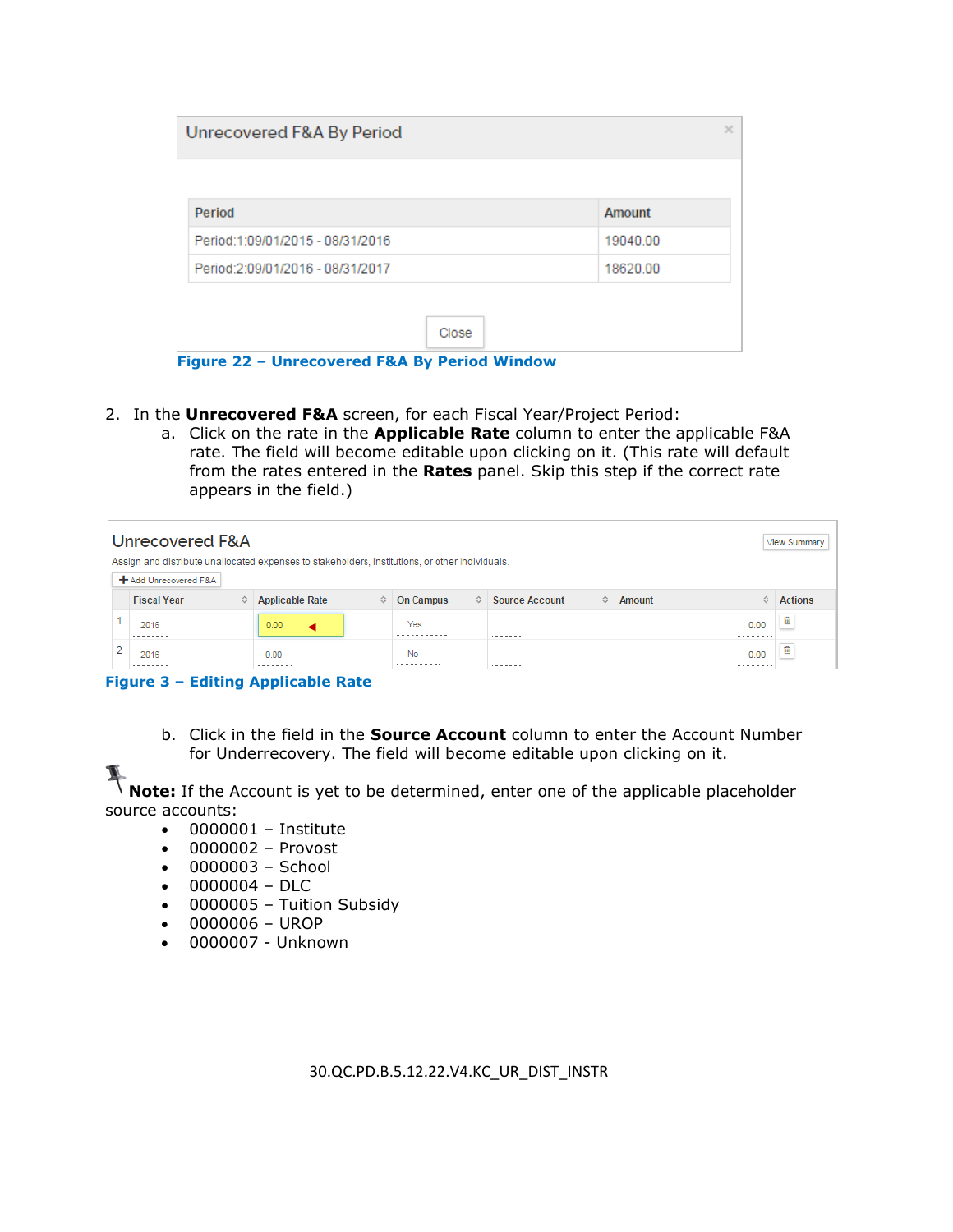| Unrecovered F&A<br>View Summary                                                                 |                         |                             |                                                 |                                    |                  |                |  |  |  |  |
|-------------------------------------------------------------------------------------------------|-------------------------|-----------------------------|-------------------------------------------------|------------------------------------|------------------|----------------|--|--|--|--|
| Assign and distribute unallocated expenses to stakeholders, institutions, or other individuals. |                         |                             |                                                 |                                    |                  |                |  |  |  |  |
|                                                                                                 | + Add Unrecovered F&A   |                             |                                                 |                                    |                  |                |  |  |  |  |
|                                                                                                 | <b>Fiscal Year</b><br>≎ | <b>Applicable Rate</b><br>≎ | <b>On Campus</b><br>$\mathcal{L}^{\mathcal{L}}$ | <b>Source Account</b><br>$\hat{v}$ | ≎<br>Amount      | <b>Actions</b> |  |  |  |  |
|                                                                                                 | 2016<br>.               | 0.00<br>.                   | Yes                                             | 1234567                            | 0.00<br>-------- | ū              |  |  |  |  |
| ∍                                                                                               | 2016<br>-------         | 0.00<br>--------            | No<br>.                                         | .                                  | 0.00             | 盲              |  |  |  |  |

**Figure 4 – Editing Source Account**

c. Click on the field in the **Amount** column to enter the amount being distributed to the Source Account for the selected Fiscal Year/Budget Period. The field will become editable upon clicking on it.

|        | Unrecovered F&A<br><b>View Summary</b>                                                          |                             |                               |                            |                 |                |  |  |  |  |  |
|--------|-------------------------------------------------------------------------------------------------|-----------------------------|-------------------------------|----------------------------|-----------------|----------------|--|--|--|--|--|
|        | Assign and distribute unallocated expenses to stakeholders, institutions, or other individuals. |                             |                               |                            |                 |                |  |  |  |  |  |
|        | + Add Unrecovered F&A                                                                           |                             |                               |                            |                 |                |  |  |  |  |  |
|        | <b>Fiscal Year</b><br>≎                                                                         | <b>Applicable Rate</b><br>≎ | <b>On Campus</b><br>$\hat{v}$ | <b>Source Account</b><br>≎ | õ<br>Amount     | <b>Actions</b> |  |  |  |  |  |
|        | 2016<br>--------                                                                                | 0.00<br>--------            | Yes                           | 1234567<br>-----------     | 19040.00        | 面              |  |  |  |  |  |
| $\sim$ | 2016<br>--------                                                                                | 0.00<br>.                   | No<br>----------              | .                          | 0.00<br>------- | û              |  |  |  |  |  |

#### **Figure 5 – Editing Amount**



**Note:** If the entire project is taking place On Campus, then the Off Campus lines can be deleted from the screen by clicking the  $\boxed{\blacksquare}$  in the **Actions** column for those lines (and vice versa).

3. Repeat these steps to distribute all the Unrecovered F&A.

### **Note**: The **Total Unallocated** field should be **0.00** once all the Underrecovery is distributed.

|   | Unrecovered F&A<br>View Summary                                                                 |           |                        |   |                  |   |                        |   |                                                      |                |
|---|-------------------------------------------------------------------------------------------------|-----------|------------------------|---|------------------|---|------------------------|---|------------------------------------------------------|----------------|
|   | Assign and distribute unallocated expenses to stakeholders, institutions, or other individuals. |           |                        |   |                  |   |                        |   |                                                      |                |
|   | + Add Unrecovered F&A                                                                           |           |                        |   |                  |   |                        |   |                                                      |                |
|   | <b>Fiscal Year</b>                                                                              | $\hat{v}$ | <b>Applicable Rate</b> | ≎ | <b>On Campus</b> | ≎ | <b>Source Account</b>  | ≎ | Amount<br>$\hat{v}$                                  | <b>Actions</b> |
|   | 2016<br>.                                                                                       |           | 0.00<br>.              |   | Yes              |   | 1234567<br>----------- |   | 19040.00                                             | 宜              |
| 2 | 2017<br>.                                                                                       |           | 0.00<br>.              |   | Yes              |   | 1234567<br>.           |   | 18620.00<br>.                                        | û              |
|   |                                                                                                 |           |                        |   |                  |   |                        |   | Total Allocated: 37660.00<br>Total Unallocated: 0.00 |                |

**Figure 6 – Total Unallocated**

30.QC.PD.B.5.12.22.V4.KC\_UR\_DIST\_INSTR